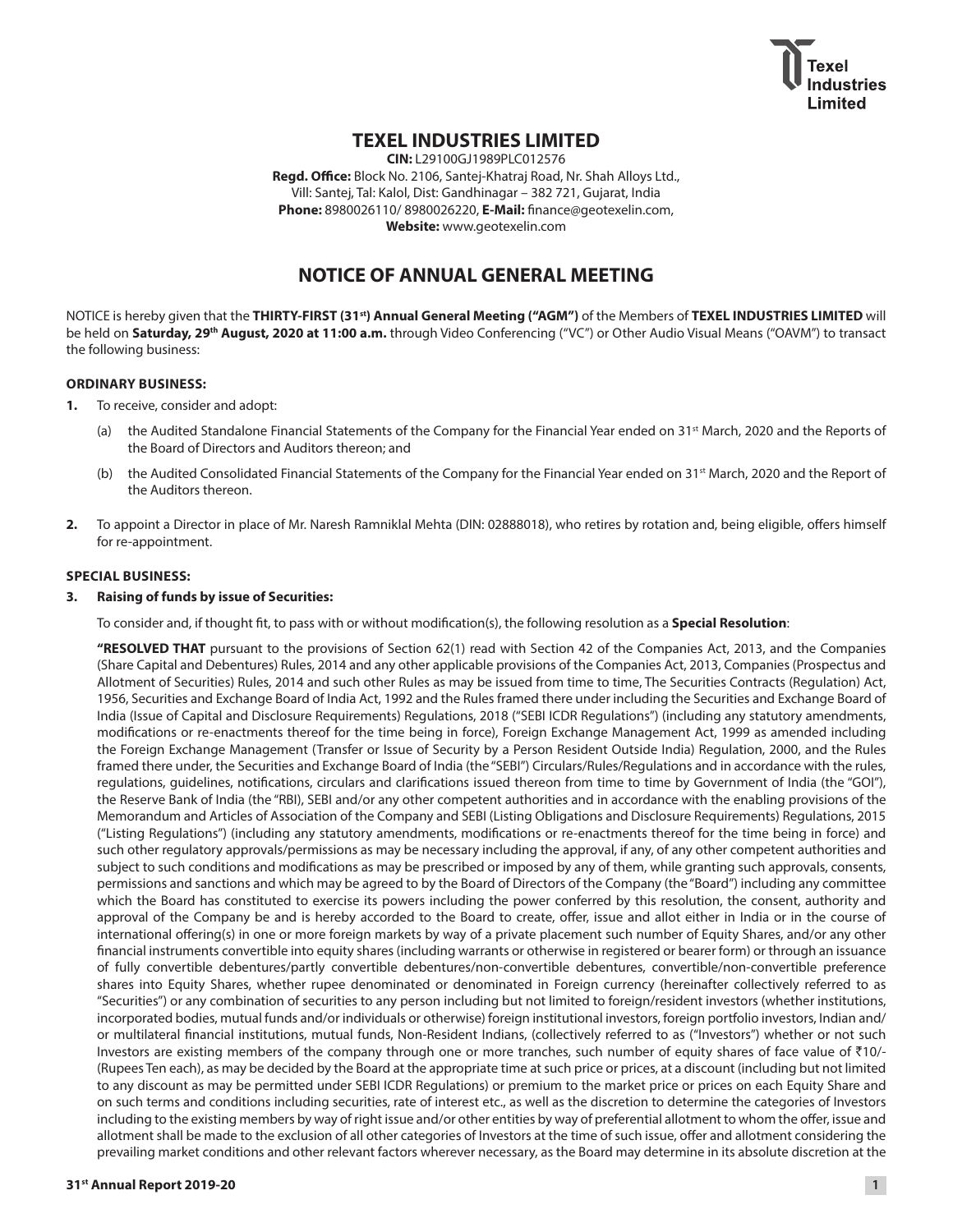

time of issue of the Securities in accordance with SEBI ICDR Regulations and wherever necessary in consultation with the book running lead manager as may be appointed by the Company in relation to the issue of Securities, for an aggregate amount not exceeding  $\bar{z}$  20 Crores (Rupees Twenty Crores Only) as may be permitted/permissible under applicable laws and regulations there under, and the Board be and is hereby authorized to finalize all such terms and conditions and the matters incidental thereto as it may in its absolute discretion thinks fit in accordance with all applicable laws, rules and regulations for the time being in force in this regard (the "issue").

**RESOLVED FURTHER THAT** if any issue of aforesaid Securities or any combination of Securities is made by way of a Private Placement and/or Preferential allotment and/or Right Issue in terms of the aforesaid regulations, the allotment of the Securities, or any combination of Securities as may be decided by the Board shall be completed within twelve months from the date of this resolution or such other time as may be allowed under the SEBI Regulations or any other applicable regulations for the time being in force.

**RESOLVED FURTHER THAT** the relevant date for the determination of applicable price for the issue of any Securities, shall be as per the regulations/guidelines prescribed by SEBI or any other regulator and the pricing of any Equity Shares issued on the conversion of the securities shall be made subject to and in compliance with the applicable rules and regulations; and such price shall be subject to appropriate adjustments in the applicable rules/guidelines/statutory provisions.

**RESOLVED FURTHER THAT** the Equity Shares so issued by the Company shall be subject to the provisions of the Memorandum and Articles of Association of the Company and shall rank pari passu with the existing Equity Shares of the Company, in all respects as may be provided under the terms of issue and in the offer documents.

**RESOLVED FURTHER THAT** the Equity Shares so issued shall be listed on the Stock Exchange, where the existing equity shares of the Company are listed.

**RESOLVED FURTHER THAT** for the purpose of giving effect to this resolution, the Board or its appointed delegates/committees, be and is hereby authorized to do all such acts, deeds, matters and things, as it may in its absolute discretion deem necessary, proper or desirable as may be required to create, offer, issue and allot the aforesaid securities and to resolve and settle any question, difficulty or doubt that may arise in this regard and to do all such other acts, deeds, matters and things in connection or incidental thereto as the Board in its absolute discretion may deem fit, without being required to seek any further consent or approval of the members or otherwise to the end and intent that they shall be deemed to have given their approval thereto expressly by the authority of this resolution.

**RESOLVED FURTHER THAT** the Board be and is hereby also authorized to delegate (to the extent permitted by law) all or any of the powers herein conferred to any committee of Directors or Managing Director or any directors or any officer or officers of the Company, as it may in its absolute discretion deem fit in order to give effect to the aforesaid resolution."

### **Registered Office:**

**By Order of the Board of Directors**

Block No. 2106, Santej – Khatraj Road, Nr. Shah Alloys Limited, Village Santej, Tal: Kalol, Dist: Gandhinagar – 382721, Gujarat

**Place : Ahmedabad Date : 27th June, 2020**

**Shweta Sultania Company Secretary & Compliance Officer Membership No.: ACS 22290**

# **NOTES:**

- 1. Explanatory statement pursuant to Section 102 of the Companies Act, 2013 in respect of Special Business is annexed hereto.
- 2. In view of the outbreak of COVID-19 pandemic, the Ministry of Corporate Affairs ('MCA') has vide its General Circular No. 20/2020 dated 5<sup>th</sup> May, 2020 read with General Circular Nos. 14/2020 dated 8<sup>th</sup> April, 2020 and 17/2020 dated 13<sup>th</sup> April, 2020 (collectively referred to as 'MCA Circulars') permitted the holding of the Annual General Meeting ('AGM') through VC or OAVM without the physical presence of the members at the meeting. In compliance with the provisions of the Companies Act, 2013 ('Act'), Securities and Exchange Board of India (Listing Obligations and Disclosure Requirements) Regulations, 2015 ('Listing Regulations') and MCA Circulars, the 31<sup>st</sup> AGM of the Company is being held through VC or OAVM on **Saturday, 29<sup>th</sup> August, 2020 at 11:00 a.m.** The deemed venue for the 31<sup>st</sup> AGM shall be the Registered Office of the Company. Therefore, members can attend and participate in the 31<sup>st</sup> AGM though VC or OAVM mode only.
- 3. SINCE THE 31<sup>ST</sup> AGM OF THE COMPANY IS BEING HELD THROUGH VC OR OAVM PURSUANT TO THE ABOVE CITED MCA CIRCULARS, THE REQUIREMENT OF PHYSICAL ATTENDANCE OF MEMBERS HAS BEEN DISPENSED WITH. ACCORDINGLY, IN TERMS OF THE MCA CIRCULARS AND LISTING REGULATIONS, THE FACILITY FOR APPOINTMENT OF PROXIES BY THE MEMBERS WILL NOT BE AVAILABLE FOR THIS AGM AND HENCE THE PROXY FORM, ATTENDANCE SLIP AND ROUTE MAP OF THE 31<sup>ST</sup> AGM ARE NOT ANNEXED TO THIS NOTICE.
- 4. Corporate members are requested to send to the Company on the email id: [finance@geotexelin.com,](mailto:finance@geotexelin.com) a certified true copy of Board Resolution pursuant to the provisions of Section 113 of the Companies Act, 2013 authorizing their representatives to attend the AGM on their behalf through VC or OAVM and to vote through e-Voting in the AGM or through remote e-Voting.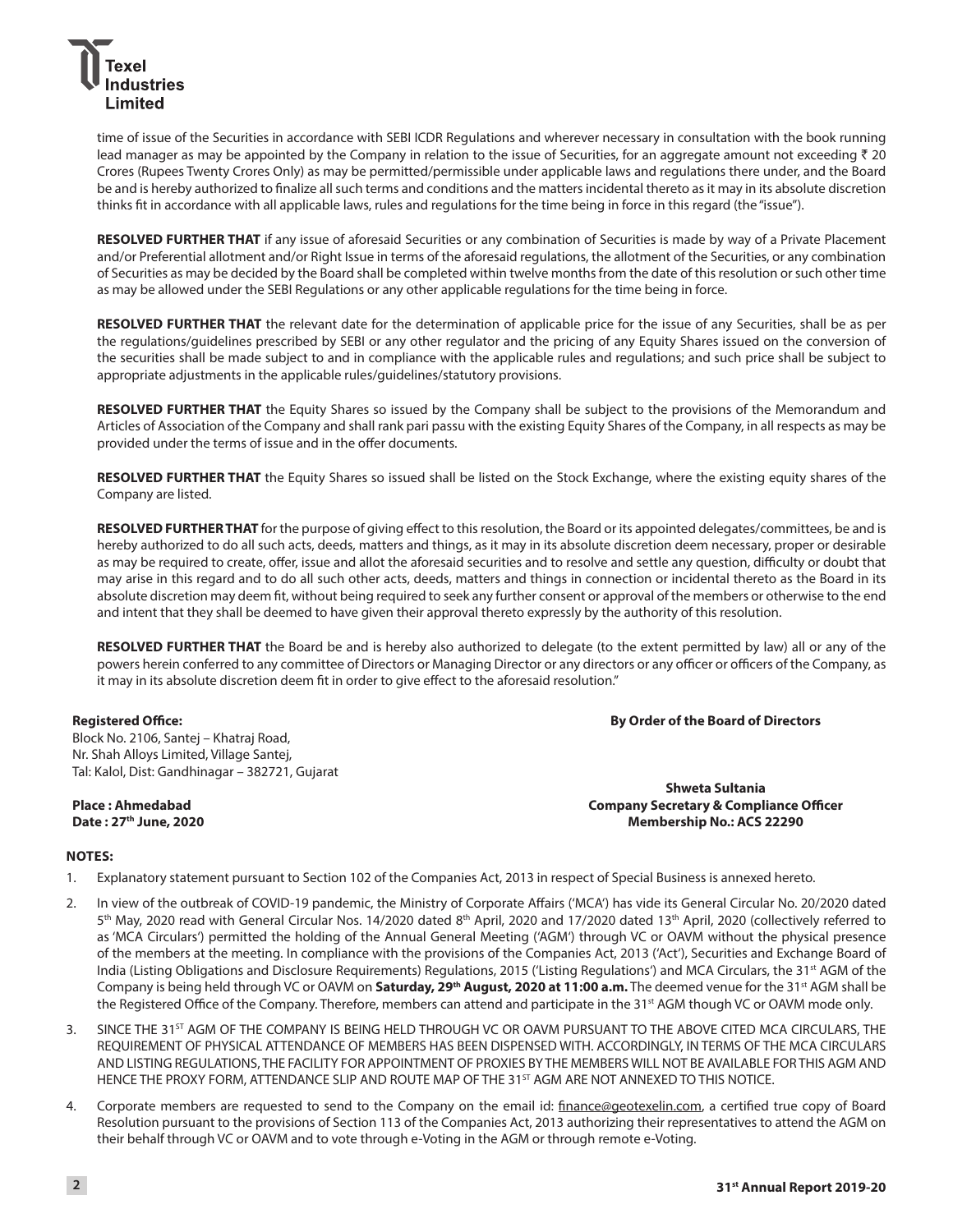

- 5. Details as required, pursuant to Regulations 26(4) and 36(3) of the Listing Regulations and Secretarial Standard-2 on General Meetings in respect of the Director seeking re-appointment at the AGM are provided in Annexure-A to this Notice.
- 6. In case of joint holders attending the meeting, only such joint holders who are higher in the order of the names will be entitled to vote.
- 7. SEBI Notification No. SEBI/LAD-NRO/GN/2018/24 dated June 8, 2018 and further amendment vide Notification No. SEBI/LAD-NRO/ GN/2018/49 dated November 30, 2018, requests for effecting transfer of securities (except in case of transmission or transposition of securities) shall not be processed from April 1, 2019 unless the securities are held in the dematerialized form with the depositories. Therefore, Shareholders are requested to take action to dematerialize the Equity Shares of the Company promptly.
- 8. Members holding shares in electronic form, are requested to intimate any change in their address or any other changes with regard to their Identity proof to their Depository Participants with whom they are maintaining their demat accounts.
- 9. Members holding shares in physical form, are requested to intimate any change in their address or any other changes with regard to their Identity proof to Link Intime India Private Limited (RTA of the Company) at the following address quoting reference of the Registered Folio Number:

M/s. Link Intime India Private Limited  $5<sup>th</sup>$  Floor, 506 to 508, Amarnath Business Centre – 1 (ABC-1), Beside Gala Business Centre, Nr. St. Xavier's College Corner, Off C G Road, Ellisbridge, Ahmedabad - 380006. Phone – 079 2646 5179/86/87, Email - [ahmedabad@linkintime.co.in](mailto:ahmedabad@linkintime.co.in)

- 10. Relevant documents referred to in the Notice and the accompanying Statement are open for inspection by the Members in electronic mode up to the date of the 31<sup>st</sup> Annual General Meeting. Members can inspect the same by sending an email to the Company through their registered email id at [finance@geotexelin.com](mailto:finance@geotexelin.com).
- 11. Members desirous of getting any information on the Accounts at the Annual General Meeting, are requested to send an email to [finance@](mailto:finance@geotexelin.com) [geotexelin.com](mailto:finance@geotexelin.com), at least 7 days before the Annual General Meeting so as to enable the Management to keep the information ready on the date of AGM.
- 12. The Annual Report alongwith the Notice of 31<sup>st</sup> AGM is being sent by electronic mode to all members whose email addresses are registered with the RTA of the Company/ Depository Participant(s). Members may note that this Notice alongwith the Annual Report for the F.Y. 2019-20 will be available on the Company's website viz. [www.geotexelin.com](http://www.geotexelin.com).
- 13. To support the 'Green Initiative' of the Ministry of Corporate Affairs, the Members who have not registered their e-mail addresses are requested to register the same with Link Intime India Private Limited/Depository Participant(s) as under:

### For Physical shareholders:-

Please send duly signed Request Letter mentioning therein Name of shareholder, Folio No., Email ID & Mobile No. alongwith self-attested copy of PAN Card through email at [ahmedabad@linkintime.co.in](mailto:ahmedabad@linkintime.co.in).

### For Demat shareholders:-

Please contact your Depository Participant (DP) and register your email ID, Mobile No. & PAN No. with your DP as per the process advised by your DP.

- 14. The Company has a designated Email ID: ["invrelations@geotexelin.com"](mailto:invrelations@geotexelin.com) for redressal of Shareholders'/Investors complaints/grievances. In case you have any queries, complaints/grievances, then kindly write to the above mentioned email address.
- 15. If any of the members are holding shares in the same name or in the same order of names, under different folios, then members are requested to notify the same to the RTA of the Company for consolidation of their shareholding into a single folio.
- 16. The Securities and Exchange Board of India (SEBI) has mandated registration of Permanent Account Number (PAN) and Bank Account Details for all the securities holders. Members holding shares in physical mode are therefore, requested to register their PAN & Bank Account details by sending duly signed request letter to Company's Registrar and Transfer Agent, Link Intime India Pvt. Ltd. ("RTA") on [ahmedabad@linkintime.co.in](mailto:ahmedabad@linkintime.co.in) and also to the Company on [invrelations@geotexelin.com](mailto:invrelations@geotexelin.com) alongwith the self-attested copy of PAN & cancelled cheque bearing the name of the Member (in case of joint holding, the cancelled cheque shall bear the name of first named shareholder) or self-attested copy of latest bank statement duly attested by Bank Manager & cancelled cheque (if name of the shareholder is not reflected in the cheque). Members holding shares in demat form are requested to submit the aforementioned documents, as applicable, to their Depository Participants for registration/ updation of PAN & Bank Account details.

## **Process and manner for voting through electronic means:**

1. Pursuant to the provisions of Section 108 of the Companies Act, 2013 read with Rule 20 of the Companies (Management and Administration) Rules, 2014 (as amended) and Regulation 44 of SEBI (Listing Obligations & Disclosure Requirements) Regulations, 2015 (as amended), and the General Circular Nos. 14/2020, 17/2020 & 20/2020 dated 8<sup>th</sup> April, 2020, 13<sup>th</sup> April, 2020 and 5<sup>th</sup> May, 2020 respectively issued by the Ministry of Corporate Affairs and SEBI Circular No. SEBI/HO/CFD/CMD1/CIR/P/2020/79 dated 12th May, 2020, the Company is providing facility of remote e-voting to its Members in respect of the business to be transacted at the 31<sup>st</sup> AGM. The facility of casting votes by a member using remote e-voting as well as e-voting system during the 31<sup>st</sup> AGM will be provided by CDSL. Instructions for remote

### **31st Annual Report 2019-20 3**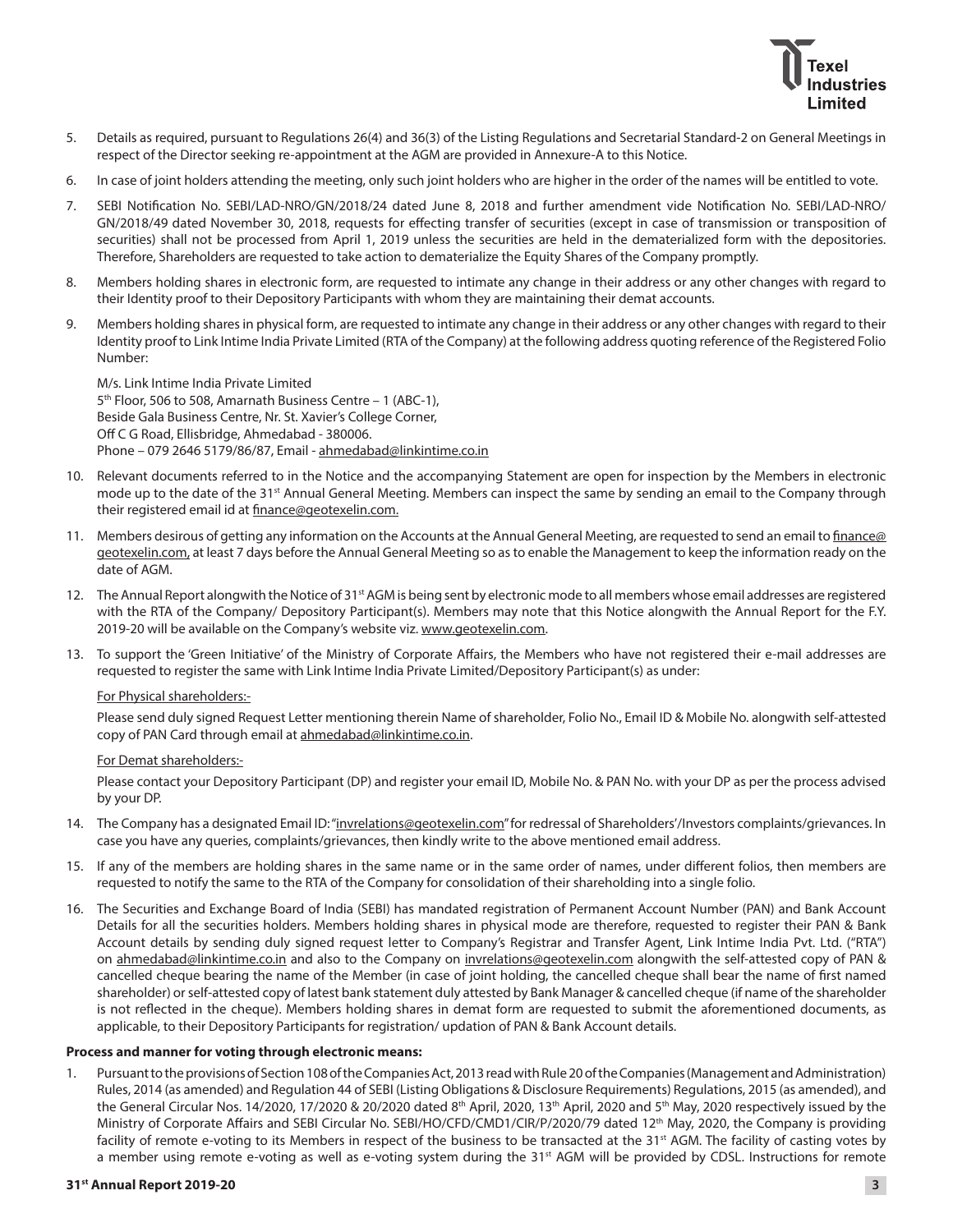# dustries Limited

e-voting are provided herein below at point no. (A.). Members whose email ids are not registered with the Company/RTA/Depositories, for obtaining Annual Report & the login credentials for e-voting for the resolutions are requested to refer the instructions provided at point no. (B.). Instructions for shareholders attending the 31<sup>st</sup> AGM through VC or OAVM are given at point no. (C.). Further, instructions for e-voting during the 31<sup>st</sup> AGM are provided at point no. (D.).

- 2. The Members who have cast their vote by remote e-voting prior to the Annual General Meeting may also attend the meeting through VC or OAVM but shall not be entitled to cast their vote again.
- 3. The Members can join the 31<sup>st</sup> AGM in the VC or OAVM mode 15 minutes before the scheduled time of the commencement of the meeting and it will be closed on expiry of 15 minutes from the scheduled time of the commencement of the meeting by following the procedure mentioned in the Notice. The facility of participation at the 31<sup>st</sup> AGM through VC or OAVM is limited upto 1000 members on first come first serve basis. This will not include large Shareholders (i.e. Shareholders holding 2% or more shareholding), Promoters, Institutional Investors, Directors, Key Managerial Personnel, the Chairpersons of the Audit Committee, Nomination and Remuneration Committee and Stakeholders Relationship Committee, Auditors etc. who are allowed to attend the 31<sup>st</sup> AGM without restriction on account of first come first serve basis.
- 4. The attendance of the Members attending the 31<sup>st</sup> AGM through VC or OAVM will be counted for the purpose of ascertaining the quorum under Section 103 of the Companies Act, 2013.
- 5. Members whose names are recorded in the Register of Members or in the Register of Beneficial Owners maintained by the Depositories as on the **Cut-off date i.e. Saturday, 22nd August, 2020**, shall be entitled to avail the facility of remote e-voting as well as e-voting system at the 31<sup>st</sup> AGM.
- 6. A person who has acquired the shares and has become a member of the Company after the dispatch of the Notice of the AGM and holding shares as on the **Cut-off date i.e. Saturday, 22<sup>nd</sup> August, 2020**, shall be entitled to exercise his/her vote electronically. i.e. through remote e-voting or through e-voting system at the 31<sup>st</sup> AGM. Such members may obtain Sequence No. for e-voting by sending a request at [finance@geotexelin.com](mailto:finance@geotexelin.com) and cast vote after following the instructions as provided in the Notice convening the meeting, which is available on the website of the Company and CDSL. However, if you are already registered with CDSL for remote e-voting then you can use your existing User ID and password for casting your vote.
- 7. Once the vote on a resolution is cast by the shareholder, the shareholder shall not be allowed to change it subsequently.
- 8. The voting rights of the members shall be in proportion to their share in the paid up equity share capital of the Company as on the **Cut-off date i.e. Saturday, 22nd August, 2020**.
- 9. **M/s. D. A. Rupawala & Associates, Chartered Accountants, Ahmedabad (Firm Regn. No. 108902W; Membership No. 37674)**, has been appointed as the Scrutinizer to scrutinize the remote e-voting process and e-voting system on the date of 31<sup>st</sup> AGM in a fair and transparent manner.
- 10. The voting results will be declared on receipt of Scrutinizers Report. The voting results along with the Scrutinizer's Report will be placed on the website of the agency **[www.evotingindia.com](http://www.evotingindia.com)** and also on the website of the Company **[www.geotexelin.com](http://www.geotexelin.com)**, within 48 hours after the conclusion of the 31<sup>st</sup> AGM of the Company and will also be submitted to the Bombay Stock Exchange (BSE) where the shares of the Company are listed.
- **(A.) The instructions for shareholders for remote e-voting are as under:**
	- (i) The **remote E-voting period commences at 10:00 a.m. on Tuesday, 25th August, 2020 and ends at 5:00 p.m. on Friday, 28th August, 2020 (both days inclusive).** During this period shareholders of the Company holding shares either in physical form or dematerialized form as on the **Cut-off date i.e. Saturday, 22nd August, 2020** may cast their vote electronically. The e-voting module shall be disabled by CDSL for voting thereafter.
	- (ii) The shareholders should log on to the e-voting website **[www.evotingindia.com](http://www.evotingindia.com)**.
	- (iii) Click on "Shareholders" Tab.
	- (iv) Now enter your User ID
		- a. For CDSL: 16 digits beneficiary ID,
		- b. For NSDL: 8 Character DP ID followed by 8 Digits Client ID,
		- c. Shareholders holding shares in Physical Form should enter Folio Number registered with the Company.

OR

 Alternatively, if you are registered for CDSL's EASI/EASIEST e-services, you can log-in at **<https://www.cdslindia.com>** from [Login - Myeasi](file:///C:\Users\UTPAL\Downloads\Login�-�Myeasi) using your login credentials. Once you successfully log-in to CDSL's EASI/EASIEST e-services, click on e-Voting option and proceed directly to cast your vote electronically.

(v) Next enter the Image Verification as displayed and Click on Login.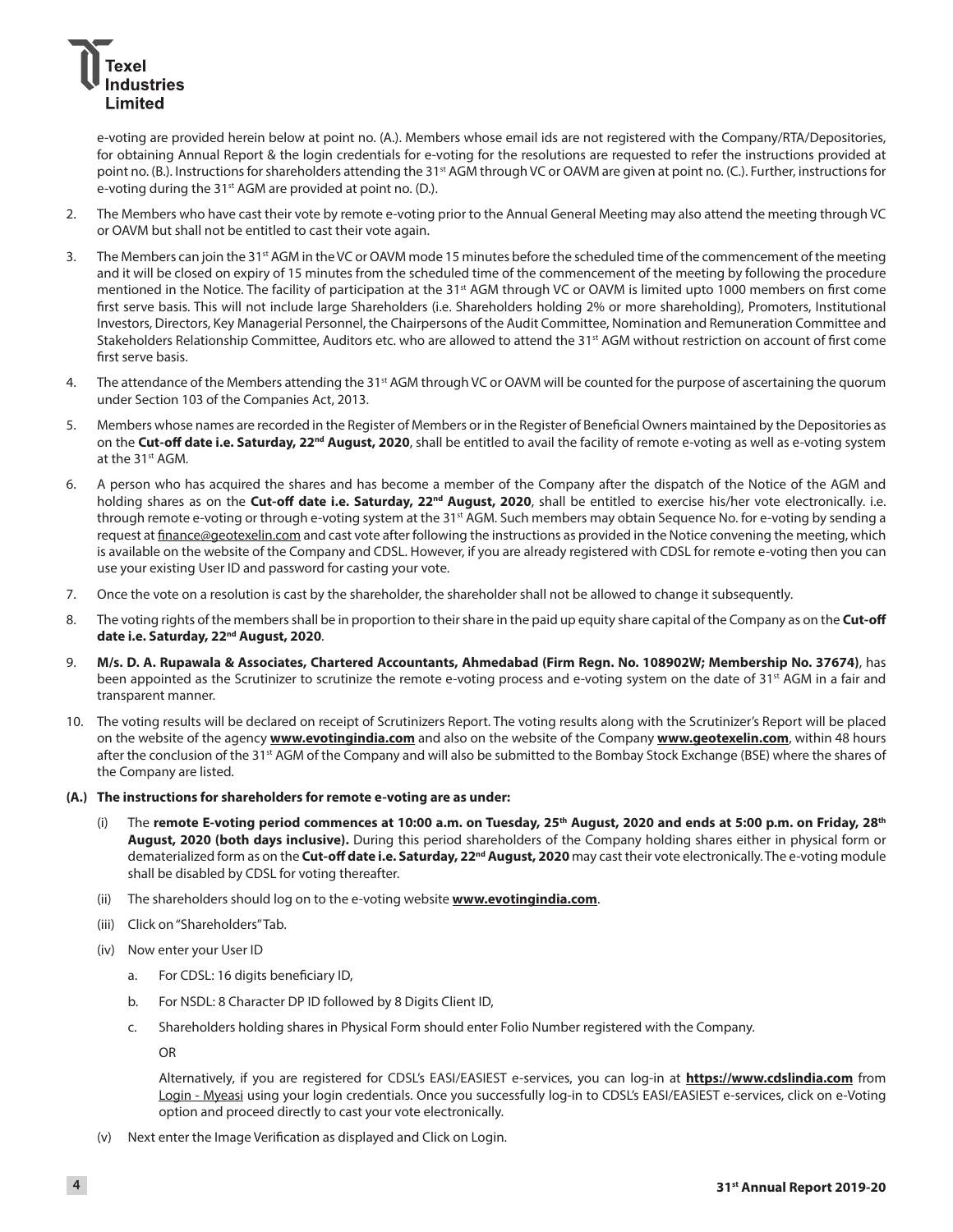

- (vi) If you are holding shares in demat form and had logged on to **[www.evotingindia.com](http://www.evotingindia.com)** and voted on an earlier voting of any Company, then your existing password is to be used.
- (vii) If you are a first time user follow the steps given below:

|                                                 | For Shareholders holding shares in Demat Form and Physical Form                                                                                                                                                                                                                                                                                          |  |
|-------------------------------------------------|----------------------------------------------------------------------------------------------------------------------------------------------------------------------------------------------------------------------------------------------------------------------------------------------------------------------------------------------------------|--|
| PAN                                             | Enter your 10 digit alpha-numeric PAN issued by Income Tax Department (Applicable for both demat<br>shareholders as well as physical shareholders)<br>Shareholders who have not updated their PAN with the Company/Depository Participant are<br>requested to use the sequence number indicated in the PAN field which will be communicated<br>by email. |  |
| Dividend Bank Details OR<br>Date of Birth (DOB) | Enter the Dividend Bank Details or Date of Birth (in dd/mm/yyyy format) as recorded in your demat<br>account or in the Company records in order to login.<br>If both the details are not recorded with the depository or Company please enter the member id<br>/ folio number in the Dividend Bank details field as mentioned in instruction (iv).       |  |

- (viii) After entering these details appropriately, click on "SUBMIT" tab.
- (ix) Shareholders holding shares in physical form will then directly reach the Company selection screen. However, shareholders holding shares in demat form will now reach 'Password Creation' menu wherein they are required to mandatorily enter their login password in the new password field. Kindly note that this password is to be also used by the demat holders for voting for resolutions of any other Company on which they are eligible to vote, provided that Company opts for e-voting through CDSL platform. It is strongly recommended not to share your password with any other person and take utmost care to keep your password confidential.
- (x) For Shareholders holding shares in physical form, the details can be used only for e-voting on the resolutions contained in the Notice of AGM including Supplementary Notice.
- (xi) Click on the EVSN of Texel Industries Limited on which you choose to vote.
- (xii) On the voting page, you will see "RESOLUTION DESCRIPTION" and against the same the option "YES/NO" for voting. Select the option YES or NO as desired. The option YES implies that you assent to the Resolution and option NO implies that you dissent to the Resolution.
- (xiii) Click on the "RESOLUTION FILE LINK" if you wish to view the entire Resolution details.
- (xiv) After selecting the resolution you have decided to vote on, click on "SUBMIT". A confirmation box will be displayed. If you wish to confirm your vote, click on "OK", else to change your vote, click on "CANCEL" and accordingly modify your vote.
- (xv) Once you 'CONFIRM' your vote on the resolution, you will not be allowed to modify your vote.
- (xvi) You can also take out print of the voting done by you by clicking on "Click here to print" option on the Voting page.
- (xvii) If a demat account holder has forgotten the login password then enter the User ID and the image verification code and click on Forgot Password & enter the details as prompted by the system.
- (xviii) Shareholders can also cast their vote using CDSL's mobile app- "m-Voting" for e voting. The m- Voting app can be downloaded from the respective Store. Please follow the instructions as promoted by the mobile app while remote e-voting on your mobile.

### **Note for Non-Individual Shareholders and Custodians:**

- Non-Individual shareholders (i.e. other than Individuals, HUF, NRI etc.) and Custodian are required to log on to **[www.evotingindia.](http://www.evotingindia.com) [com](http://www.evotingindia.com)** and register themselves as Corporate.
- A scanned copy of the Registration Form bearing the stamp and sign of the entity should be emailed to **[helpdesk.evoting@](mailto:helpdesk.evoting@cdslindia.com) [cdslindia.com](mailto:helpdesk.evoting@cdslindia.com)**.
- After receiving the login details, a compliance user should be created using the admin login and password. The Compliance user would be able to link the account(s) for which they wish to vote on.
- The list of accounts linked in the login should be mailed to **[helpdesk.evoting@cdslindia.com](mailto:helpdesk.evoting@cdslindia.com)** and on approval of the accounts they would be able to cast their vote.
- A scanned copy of the Board Resolution and Power of Attorney (POA) which they have issued in favour of the Custodian, if any, should be uploaded in PDF format in the system for the scrutinizer to verify the same.
- Alternatively, Non Individual shareholders are required to send the relevant Board Resolution / Authority Letter etc. together with attested specimen signature of the duly authorized signatory who are authorized to vote, to the Scrutinizer and to the Company by email to [rupawala\\_ca@yahoo.co.in](mailto:rupawala_ca@yahoo.co.in) and [finance@geotexelin.com](mailto:finance@geotexelin.com), if they have voted from individual tab & not uploaded same in the CDSL e-voting system for the scrutinizer to verify the same.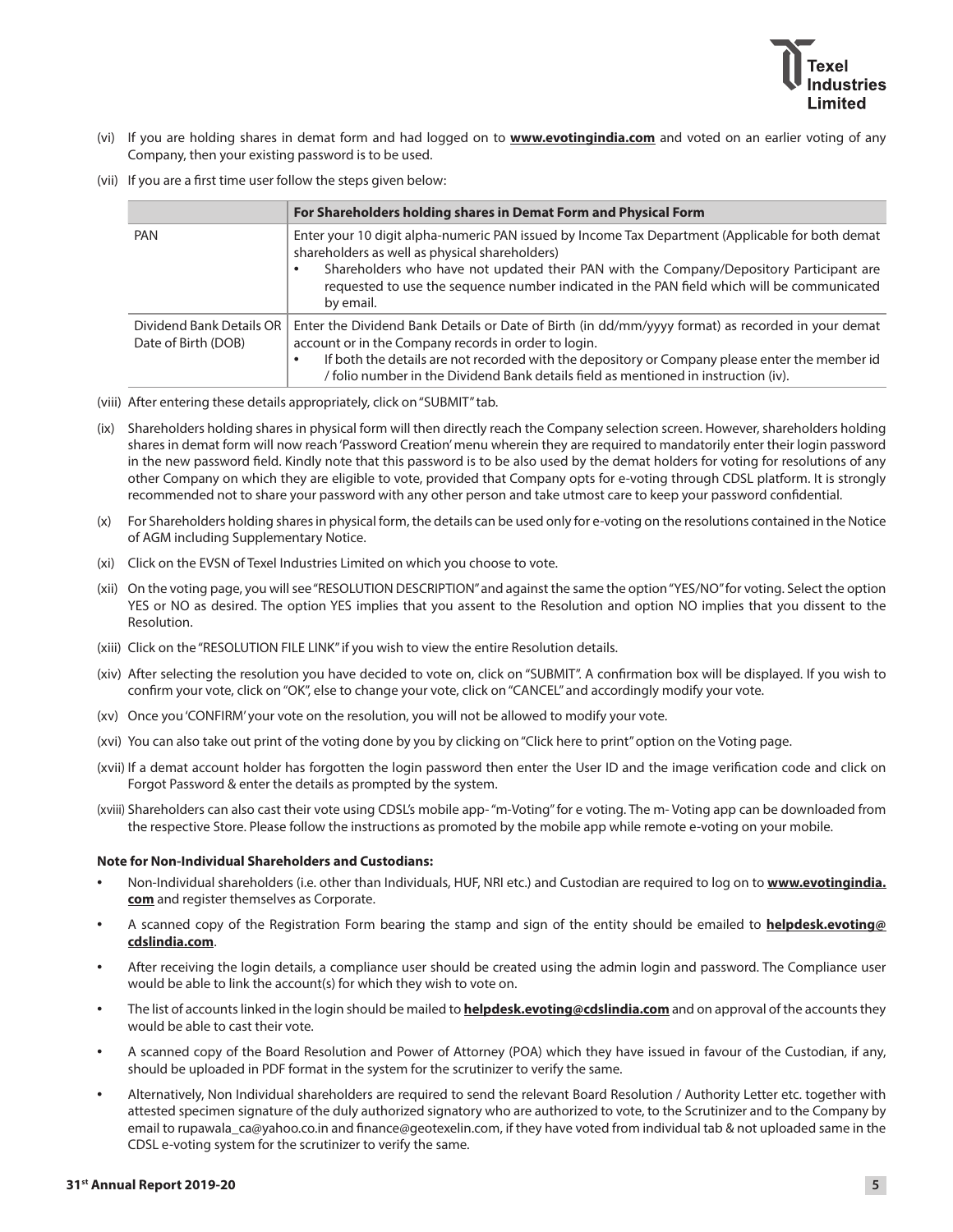

# **(B.) The Process for those Shareholders whose email addresses are not registered with the Company/ Depositories, for obtaining AGM Notice along with Annual Report & login credentials for e-Voting:**

1. For Physical shareholders:-

Please send a request letter mentioning therein Name of shareholder, Folio No., Mobile No. and Email ID alongwith self-attested copy of PAN Card by email to Company's RTA at [ahmedabad@linkintime.co.in](mailto:ahmedabad@linkintime.co.in) and also to the Company at [invrelations@geotexelin.](mailto:invrelations@geotexelin.com) [com.](mailto:invrelations@geotexelin.com)

2. For Demat shareholders:-

 Please send a request letter mentioning therein Name of shareholder, Demat account details (CDSL-16 digit beneficiary ID or NSDL-16 digit DPID + CLID) along with Client Master or copy of Consolidated Account Statement and self-attested copy of PAN Card by email to Company's RTA at [ahmedabad@linkintime.co.in](mailto:ahmedabad@linkintime.co.in) and also to the Company at [invrelations@geotexelin.com.](mailto:invrelations@geotexelin.com)

### **(C.) The instructions for shareholders attending the AGM through VC or OAVM are as under:**

- 1. Shareholders will be provided with a facility to attend the AGM through VC or OAVM through the CDSL e-Voting system. Shareholders may access the same at **<https://www.evotingindia.com>** under shareholders/members login by using the remote e-voting credentials. The link for VC or OAVM will be available in shareholders/members login where the EVSN of Company will be displayed.
- 2. For joining the 31<sup>st</sup> AGM through VC or OAVM, shareholders need good speed internet connectivity and Laptop having inbuilt camera or Desktop having webcam on the day of meeting to avoid any disturbance during the meeting.
- 3. Please note that participants connecting from Mobile Devices or Tablets or through Laptop connecting via Mobile Hotspot may experience Audio/Video loss due to fluctuation in their respective network. It is therefore recommended to use Stable Wi-Fi or LAN Connection to mitigate any kind of aforesaid glitches.
- 4. Shareholders who would like to express their views/ask questions during the meeting may register themselves as a speaker by sending their request letter in advance atleast 7 days prior to meeting mentioning their name, demat account number/folio number, email id and mobile number through registered email id at [finance@geotexelin.com](mailto:finance@geotexelin.com). The shareholders who do not wish to speak during the AGM but have queries may send their queries in advance atleast 7 days prior to meeting mentioning their name, demat account number/folio number, email id and mobile number through registered email id at [finance@geotexelin.com.](mailto:finance@geotexelin.com) The same will be replied by the Company suitably by email.
- 5. Those shareholders who have registered themselves as a speaker will only be allowed to express their views/ask questions during the meeting.

### **(D.) The instructions for shareholders for e-voting during the AGM are as under:-**

- 1. The procedure for e-Voting on the day of the AGM is same as the instructions mentioned at point no. (A.) above for Remote e-voting.
- 2. Only those shareholders, who are present in the AGM through VC or OAVM facility and have not casted their vote on the resolutions through remote e-Voting and are otherwise not barred from doing so, shall be eligible to vote through e-Voting system available during the AGM.
- 3. If any Votes are cast by the shareholders through the e-voting system available during the AGM and if the same shareholders have not participated in the meeting through VC or OAVM facility, then the votes cast by such shareholders shall be considered invalid as the facility of e-voting during the meeting is available only to the shareholders attending the meeting.
- 4. Shareholders who have voted through Remote e-Voting will be eligible to attend the AGM through VC or OAVM. However, they will not be eligible to vote again at the AGM.

If you have any queries or issues regarding attending AGM & e-Voting from the e-Voting System, you may refer the Frequently Asked Questions ("FAQs") and e-voting manual available at **[www.evotingindia.com](http://www.evotingindia.com)**, under help section or write an email to **[helpdesk.evoting@cdslindia.com](mailto:helpdesk.evoting@cdslindia.com)** or contact Mr. Nitin Kunder (022- 23058738 ) or Mr. Mehboob Lakhani (022-23058543) or Mr. Rakesh Dalvi (022-23058542).

All grievances connected with the facility for voting by electronic means may be addressed to Mr. Rakesh Dalvi, Manager, Central Depository Services (India) Limited, A Wing, 25<sup>th</sup> Floor, Marathon Futurex, Mafatlal Mill Compounds, N M Joshi Marg, Lower Parel (East), Mumbai - 400013 or send an email to **[helpdesk.evoting@cdslindia.com](mailto:helpdesk.evoting@cdslindia.com)** or call on 022-23058542/43.

### **Registered Office:**

Block No. 2106, Santej – Khatraj Road, Nr. Shah Alloys Limited, Village Santej, Tal: Kalol, Dist: Gandhinagar – 382721, Gujarat

**Place : Ahmedabad Date : 27th June, 2020** **By Order of the Board of Directors**

**Shweta Sultania Company Secretary & Compliance Officer Membership No.: ACS 22290**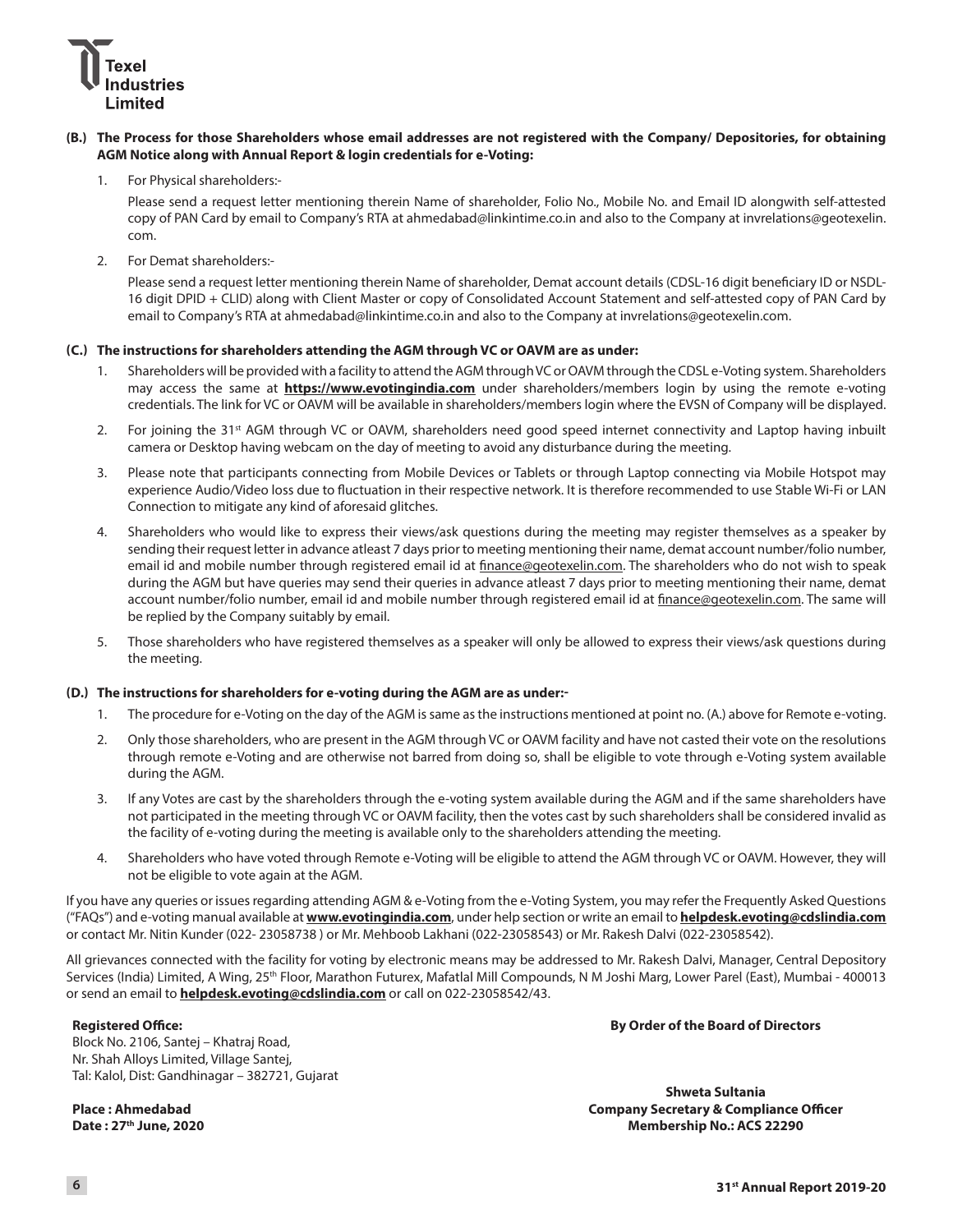# **ANNEXURE TO THE NOTICE**

# **Explanatory Statement**

#### **(Pursuant to the provisions of Section 102 of the Companies Act, 2013)**

## **Item No. 3**

In order to meet the fund requirements of the expansion plans, capital expenditure, working capital requirements of the Company and for meeting the issue expenses, etc., the Company proposes to raise funds by issue of Equity Shares, and/or any other financial instruments convertible into equity shares (including warrants) or through an issuance of Convertible/ Partly Convertible/ Non-Convertible Debentures, Convertible/ Non-Convertible Preference Shares into Equity Shares, whether rupee denominated or denominated in Foreign currency (hereinafter collectively referred to as "Securities") or any combination of securities or any other method as may be permitted under applicable laws, in one or more tranches by way of a Private Placement and/or Preferential allotment and/or Right Issue.

The approval of members is sought hereby to raise funds by offering securities to any person including but not limited to foreign/resident investors (whether institutions, incorporated bodies, mutual funds and/or individuals or otherwise) foreign institutional investors, foreign portfolio investors, Indian and/or multilateral financial institutions, mutual funds, Non-Resident Indians, (collectively referred to as "Investors") whether or not such Investors are existing members of the company.

The members may please note that, the proposed resolution at Item no. 3 is only an enabling resolution and the detailed terms and conditions of the offer will be determined in consultation with lead managers, advisors, underwriters and such other authorities and agencies as may be required to be consulted by the Company in due consideration of prevailing market conditions and other relevant factors. As the price of the Securities shall be determined at a later stage, exact number of securities to be issued shall also be crystallized later. However, an enabling resolution is being proposed to give adequate flexibility and discretion to the Board to finalize the terms of the offer.

The equity shares, if any, allotted on issue, conversion of Securities shall rank pari passu in all respects with the existing Equity Shares of the Company.

The Special Resolution seeks to authorize the Board of directors of which the term "Board of Directors" shall be deemed to include any committee which the Board may have constituted or hereinafter constitute to exercise its powers including the power conferred by this resolution to issue Securities or any combination of Securities by way of a Private Placement and/or Preferential allotment and/or Right Issue under applicable laws, in consultation with the Lead Managers, Legal Advisors and other intermediaries to any persons, whether or not they are members of the Company.

Therefore, your Directors recommends the proposed Special Resolution mentioned at Item No. 3 of this Notice for shareholders' approval.

None of the Directors, Key Managerial Personnel and their relatives are concerned or interested financially or otherwise in the proposed resolution.

# **ANNEXURE - A TO THE NOTICE**

#### **Details of the Director seeking appointment/re-appointment at the Annual General Meeting**

[Pursuant to Regulations 26(4) and 36(3) of the SEBI (Listing Obligations and Disclosure Requirements) Regulations, 2015 and Secretarial Standard on General Meetings]

| Name of<br><b>Director</b>       | <b>DIN</b> | Date of<br><b>Birth</b> | <b>Qualification</b>                                                                                                                 | <b>Experience</b>     | <b>Original</b><br>Date of<br>Appointment | <b>Expertise</b><br>in specific<br>functional<br>area | <b>Details of</b><br><b>Directorship</b><br>held in<br>other Listed<br>entities | <b>Details of</b><br>Membership/<br>Chairmanship<br>of other Board<br><b>Committees</b> | <b>Shareholding</b><br>in the<br>company | Relationship,<br>if any<br>between<br><b>Directors</b>       |
|----------------------------------|------------|-------------------------|--------------------------------------------------------------------------------------------------------------------------------------|-----------------------|-------------------------------------------|-------------------------------------------------------|---------------------------------------------------------------------------------|-----------------------------------------------------------------------------------------|------------------------------------------|--------------------------------------------------------------|
| Mr. Naresh<br>Ramniklal<br>Mehta | 02888018   | 06/12/1961              | Bachelor of<br>Science and<br>Masters of<br>Science in Plastics<br>Engineering -<br>University of<br>Massachusetts at<br>Lowell, USA | More than<br>20 Years | 02/08/1989                                | Plastic<br>Manufacturing<br>Industry                  | Nil                                                                             | Nil                                                                                     | 99,801                                   | Brother of<br>Mr. Shailesh<br>Mehta,<br>Managing<br>Director |

#### **Registered Office:**

Block No. 2106, Santej – Khatraj Road, Nr. Shah Alloys Limited, Village Santej, Tal: Kalol, Dist: Gandhinagar – 382721, Gujarat

**Place : Ahmedabad Date : 27th June, 2020**

#### **By Order of the Board of Directors**

**Shweta Sultania Company Secretary & Compliance Officer Membership No.: ACS 22290**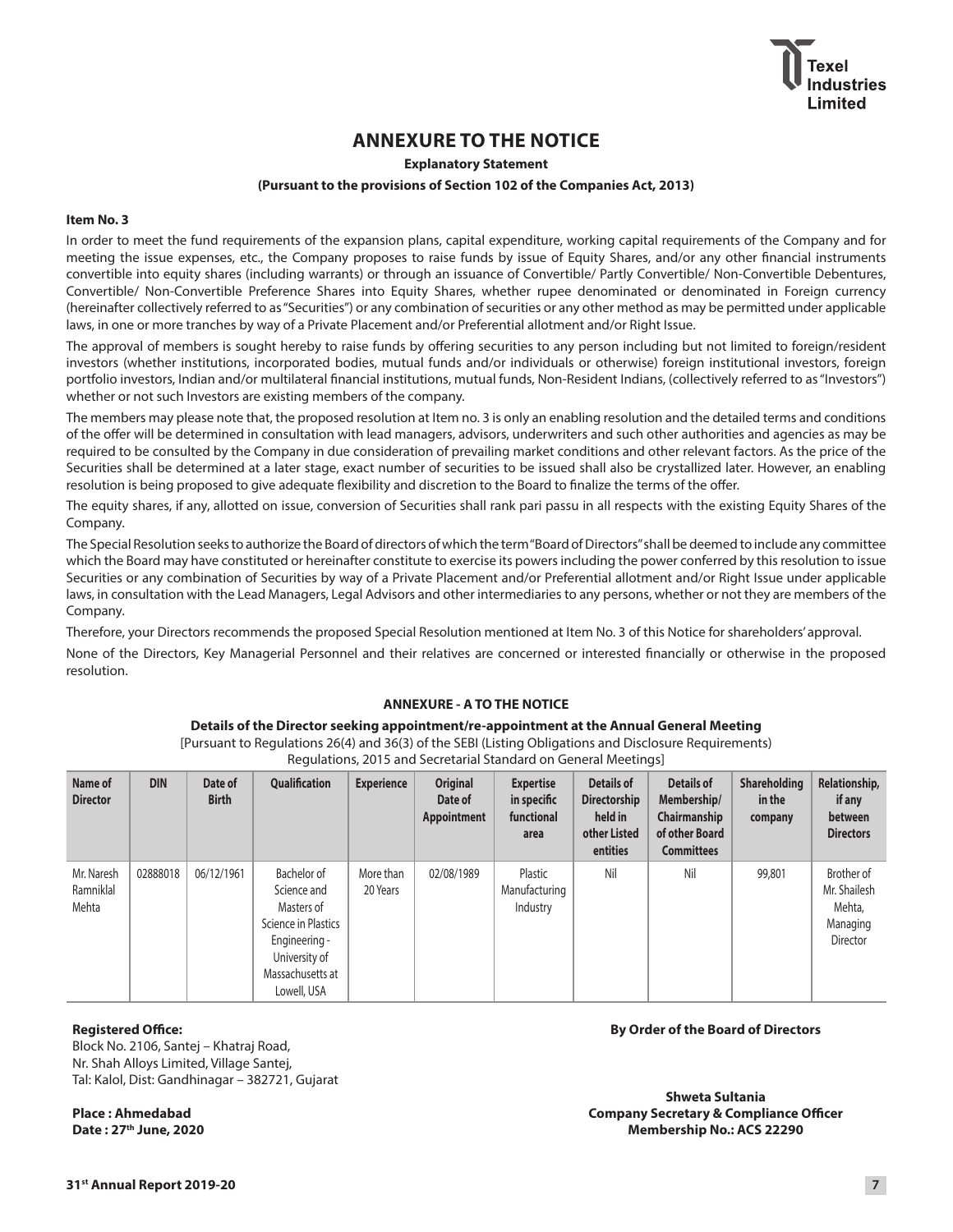# ustries l imited

# **SUPPLEMENTARY NOTICE TO ANNUAL GENERAL MEETING (AGM) NOTICE**

This Supplementary AGM Notice is issued subsequent to the AGM Notice dated 27<sup>th</sup> June, 2020 to transact the following Special Business in view of the variation in the terms of remuneration of Mr. Shailesh Ramniklal Mehta (holding DIN: 01457666), Managing Director of the Company.

# **SPECIAL BUSINESS:**

# **4. Variation in terms of remuneration of Mr. Shailesh Ramniklal Mehta, Managing Director of the Company**

To consider and if thought fit, to pass with or without modification, the following resolution as a **Special Resolution**:

 **"RESOLVED THAT** in partial modification of the resolution passed in this regard by the members of the Company at 30th Annual General Meeting held on 10th August, 2019 and pursuant to the provisions of Sections 196, 197, Schedule V and all other applicable provisions of the Companies Act, 2013 (the "Act") and the Companies (Appointment and Remuneration of Managerial Personnel) Rules, 2014 (including any statutory modifications or re-enactments thereof for the time being in force) and Regulation 17(6)(e) of SEBI (Listing Obligations and Disclosure Requirements) Regulations, 2015 ("Listing Regulations") and such other approvals as are necessary, the consent of the members of the Company be and is hereby accorded that Mr. Shailesh Ramniklal Mehta (holding DIN:01457666), Managing Director of the Company be paid remuneration as per the revised terms of remuneration as set out in the Explanatory Statement, as recommended by the Nomination and Remuneration Committee and approved by the Board of Directors of the Company.

**RESOLVED FURTHER THAT** the variation in the terms of remuneration is on account of revision in the limits of payment of insurance premium not exceeding  $\bar{z}$  2.00 lakhs on the Medical Insurance Policies and  $\bar{z}$  1.50 lakhs on the Accidental Insurance Policies to the Managing Director in the form of perquisites for Insurance Policies of Managing Director and his family members and except for the said variation in the terms of remuneration, all other terms and conditions of the appointment of Managing Director of the Company, as approved by the members of the Company at the Annual General Meeting held on 10<sup>th</sup> August, 2019 shall remain unchanged.

**RESOLVED FURTHER THAT** in the event of any loss, absence or inadequacy of the profits of the Company, the remuneration mentioned in the Explanatory Statement shall be paid to Mr. Shailesh Ramniklal Mehta, as minimum remuneration with effect from April 1, 2020 up to the remaining period of his tenure ending on February 14, 2023 and the same shall be subject to the limits as set out in Section II of Part II of Schedule V of the Act and as may be amended from time to time.

**RESOLVED FURTHER THAT** the Nomination and Remuneration Committee of the Board be and is hereby authorized to revise from time to time during the tenure of the appointment of Mr. Shailesh Ramniklal Mehta, the remuneration payable to him by way of an Annual Increment up to 25% of last salary drawn, subject to overall limits laid down under Section 197, Schedule V of the Act and the Companies (Appointment and Remuneration of Managerial Personnel) Rules, 2014 (including any statutory modifications or re-enactments thereof for the time being in force) and subject to the approval of the Board of Directors without further approval of the members of the Company but with such other approvals, sanctions or permissions, if any, required for such revision in the remuneration.

**RESOLVED FURTHER THAT** the Company Secretary of the Company be and is hereby authorized to do all such acts, deeds, matters and things as may be considered necessary, usual or expedient to give effect to the above resolution."

# **Registered Office:**

**By Order of the Board of Directors**

Block No. 2106, Santej – Khatraj Road, Nr. Shah Alloys Limited, Village Santej, Tal: Kalol, Dist: Gandhinagar – 382721, Gujarat

**Place : Ahmedabad Date : 25th July, 2020**

**Shweta Sultania Company Secretary & Compliance Officer Membership No.: ACS 22290**

# **Explanatory Statement (Pursuant to the provisions of Section 102 of the Companies Act, 2013)**

### **Item No. 4**

The Company has appointed Mr. Shailesh Ramniklal Mehta as Managing Director of the Company for a period of three years with effect from 15<sup>th</sup> February, 2020, on the terms and conditions including remuneration approved by the Members at Annual General Meeting ("AGM") of the Company held on 10<sup>th</sup> August, 2019.

The Managing Director is entitled to remuneration by way of Salary, Allowances and Perquisites and in addition to the above remunerations he is also entitled for Performance Bonus up to 10% of the Net Profits of the preceding financial year as per the resolution passed by the Members at AGM held on 10<sup>th</sup> August, 2019, the aggregate of such remuneration shall be within the maximum limits as laid down under Section 197, Schedule V of the Act and the Companies (Appointment and Remuneration of Managerial Personnel) Rules, 2014 (including any statutory modifications or re-enactments thereof for the time being in force).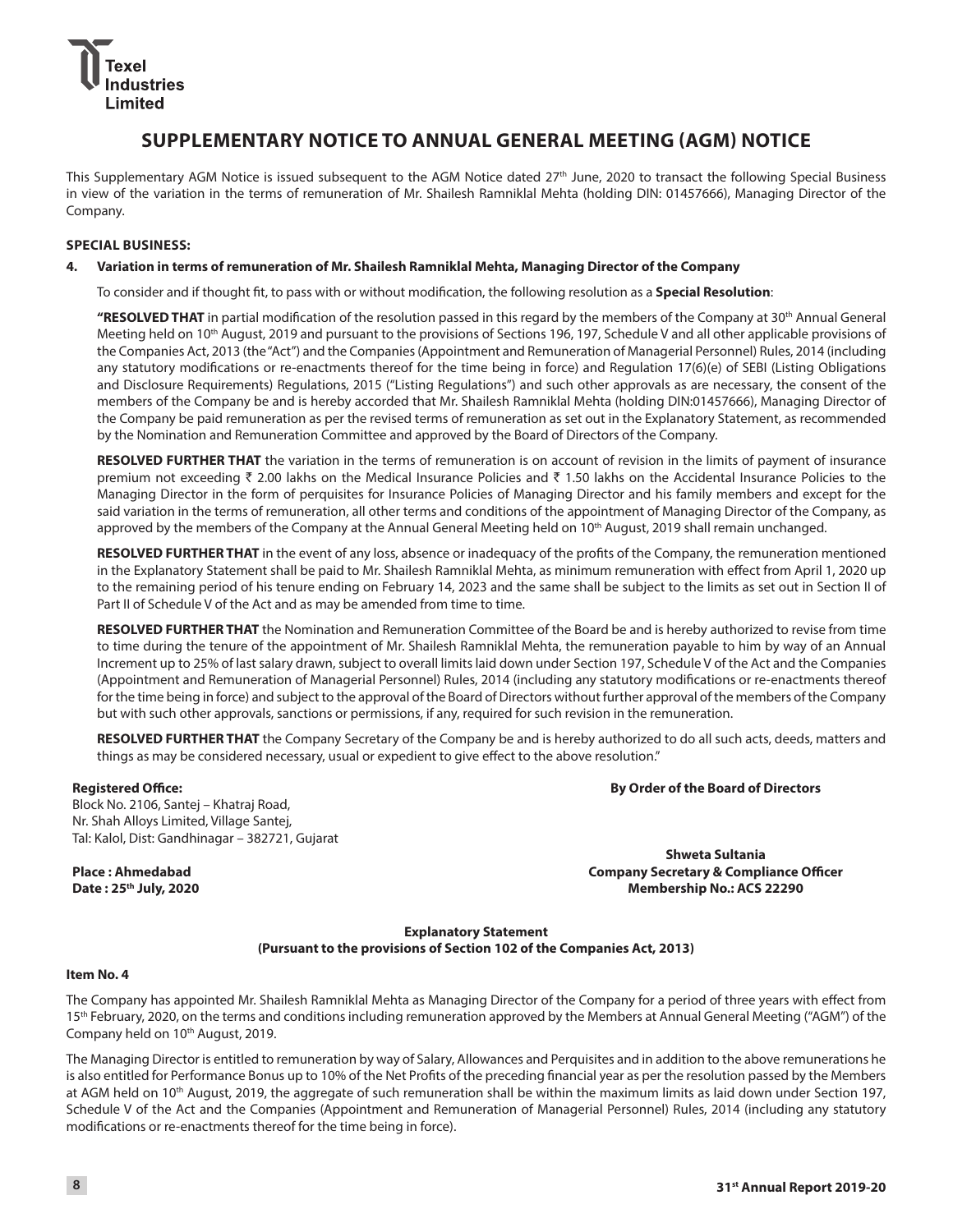

Considering the increased responsibilities and the amount of time devoted by Managing Director in the business affairs of the Company and also considering the present time of alarming health crisis caused due to global coronavirus pandemic, the Board of Directors in its meeting held on 25<sup>th</sup> July, 2020 has, on the recommendation of the Nomination & Remuneration Committee, approved the revised terms of remuneration of Mr. Shailesh Ramniklal Mehta, Managing Director of the Company subject to the approval of Members at the ensuing AGM, as set out in the resolution at Item No. 4 of the AGM Notice.

In the event of any loss, absence or inadequacy of profits of the Company, the Company can pay the remuneration to their managerial personnel as per the limits mentioned in Section II of Part II of Schedule V of the Act if the conditions mentioned therein are fulfilled.

The revised terms of remuneration of Mr. Shailesh Ramniklal Mehta, Managing Director of the Company is as under:

## **1. Period of Applicability of Revised Terms of Remuneration:**

 The revised terms of remuneration is applicable with effect from April 1, 2020 up to the remaining period of his tenure ending on February 14, 2023.

| <b>Revised Remuneration:</b>                        | (Amount in ₹) |
|-----------------------------------------------------|---------------|
| <b>Salary Components</b>                            | Per annum     |
| <b>Basic Salary</b>                                 | 40,46,880/-   |
| House Rent Allowance                                | 7,14,120/-    |
| Total (a):                                          | 47,61,000/-   |
| <b>Perquisites</b>                                  |               |
| Medical Insurance Premium                           | $2,00,000/-$  |
| Accidental Insurance Premium                        | 1,50,000/-    |
| Utility (Electricity, Telephone, Property tax etc.) | 3,00,000/-    |
| Total (b):                                          | 6,50,000/-    |
| Grand Total (a)+(b):                                | 54,11,000/-   |

**Gratuity:** The Company shall pay gratuity as per the Company's rules.

 He will be entitled for Annual Increment upto 25% of last salary drawn as may be recommended by Nomination and Remuneration Committee and approved by the Board of Directors. His annual increment shall fall due on 1<sup>st</sup> April of every year during his tenure of appointment and his first annual increment is due from 1<sup>st</sup> April, 2020.

 In addition to above, he will be entitled for performance bonus up to 10% of the Net Profits of the preceding financial year, subject to the overall limit of the managerial remuneration as per Schedule V of the Act.

### **Explanation:**

 Perquisites shall be evaluated as per Income Tax Rules, wherever applicable and in absence of any such rule, perquisites shall be evaluated at actual cost. The Medical Insurance Premium and Accidental Insurance Premium will cover Insurance Policies of Managing Director and his family members.

### **Note:**

Family members means the following:

Self, Spouse, Children (whether or not dependent and whether or not married)

### **Conveyance facilities:**

The Company shall provide repairs, maintenance and running expenses for car owned by Managing Director.

# **Income Tax:**

Income tax will be deducted at source as per applicable laws / rules.

 Except for the variation in the terms of remuneration as mentioned in the aforesaid table, all other terms and conditions of his appointment as Managing Director of the Company, approved by the members of the Company at AGM held on 10<sup>th</sup> August, 2019, shall remain unchanged.

 Further, due to the above variation in the terms of remuneration, the remaining period of tenure of the Managing Director shall be governed by the revised agreement to be executed by and between the Company and Mr. Shailesh Mehta, Managing Director of the Company. Except for the above variation in the terms of remuneration all other terms and conditions of the appointment of Managing Director in the revised agreement shall remain unchanged.

 As per the provisions of Sections 196, 197, Schedule V and all other applicable provisions of the Act and the Companies (Appointment and Remuneration of Managerial Personnel) Rules, 2014 (including any statutory modifications or re-enactments thereof for the time being in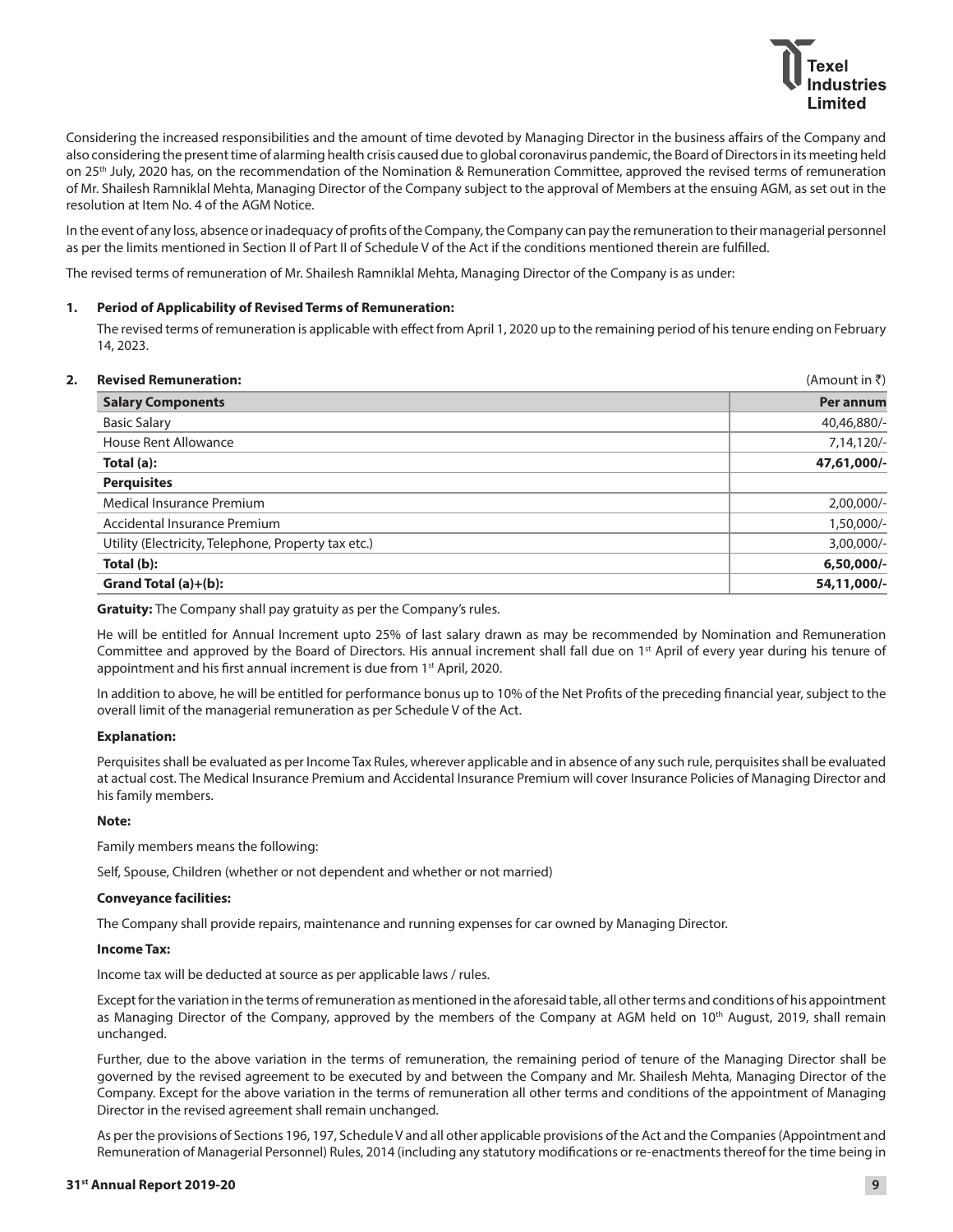

force), the variation in terms of remuneration of the Managing Director requires the approval of the Shareholders in General Meeting and hence, necessary Special Resolution has been proposed for your approval.

# **The statement containing the following information is given as per Section II of Part II of Schedule V of the Companies Act, 2013:**

| т             | <b>General Information:</b>                                                                                                                                        |                                                                                                                                                                                                                                                                                                                                                   |                                       |  |  |
|---------------|--------------------------------------------------------------------------------------------------------------------------------------------------------------------|---------------------------------------------------------------------------------------------------------------------------------------------------------------------------------------------------------------------------------------------------------------------------------------------------------------------------------------------------|---------------------------------------|--|--|
| (1)           | Nature of industry                                                                                                                                                 | <b>Plastic Manufacturing Industry</b>                                                                                                                                                                                                                                                                                                             |                                       |  |  |
| (2)           | Date or expected date of commencement of<br>commercial production                                                                                                  | The Company is engaged in production of multilayer reinforced<br>Geomembrane and P.E. Protection Cover since August, 1989.                                                                                                                                                                                                                        |                                       |  |  |
| (3)           | In case of new companies, expected date of<br>N. A.<br>commencement of activities as per project approved<br>by financial institutions appearing in the prospectus |                                                                                                                                                                                                                                                                                                                                                   |                                       |  |  |
| (4)           | Financial performance based on given indicators on<br><b>Standalone basis</b>                                                                                      | 2019-20<br>(₹ in Lacs)                                                                                                                                                                                                                                                                                                                            | 2018-19<br>$(3\overline{5})$ in Lacs) |  |  |
|               | <b>Revenue from Operations</b>                                                                                                                                     | 9549.87                                                                                                                                                                                                                                                                                                                                           | 11235.36                              |  |  |
|               | Other Income                                                                                                                                                       | 27.12                                                                                                                                                                                                                                                                                                                                             | 35.83                                 |  |  |
|               | Profit before Tax                                                                                                                                                  | 411.97                                                                                                                                                                                                                                                                                                                                            | 333.89                                |  |  |
|               | <b>Total Tax Expense</b>                                                                                                                                           | 99.45                                                                                                                                                                                                                                                                                                                                             | 82.55                                 |  |  |
|               | Profit after Tax                                                                                                                                                   | 312.52                                                                                                                                                                                                                                                                                                                                            | 251.34                                |  |  |
|               | Other Comprehensive Income                                                                                                                                         | (1.91)                                                                                                                                                                                                                                                                                                                                            | 50.51                                 |  |  |
|               | Total Comprehensive Income                                                                                                                                         | 310.61                                                                                                                                                                                                                                                                                                                                            | 301.85                                |  |  |
| (5)           | Foreign investments or collaborations, if any.                                                                                                                     | For details of foreign investments made by the company, please refer<br>to Note no. 3 of the Standalone Financial Statements forming part of<br>the Annual Report for FY 2019-20.<br>The Company has not entered into any Foreign collaboration.                                                                                                  |                                       |  |  |
| $\mathbf{II}$ | Information about the appointee:                                                                                                                                   |                                                                                                                                                                                                                                                                                                                                                   |                                       |  |  |
| (1)           | <b>Background details</b>                                                                                                                                          | Mr. Shailesh Ramniklal Mehta is one of the promoter and founder of<br>the Company. He is in board since 1989 and has wide experience in<br>the management of the affairs of the Company. Further Mr. Shailesh<br>Ramniklal Mehta has rich hands on experience and knowledge in the<br>areas of manufacturing, finance and administration.         |                                       |  |  |
| (2)           | Father's Name                                                                                                                                                      | Shri Ramniklal V. Mehta                                                                                                                                                                                                                                                                                                                           |                                       |  |  |
| (3)           | Date of Birth                                                                                                                                                      | 29th January, 1960                                                                                                                                                                                                                                                                                                                                |                                       |  |  |
| (4)           | <b>Educational Qualification</b>                                                                                                                                   | <b>Bachelor of Commerce</b>                                                                                                                                                                                                                                                                                                                       |                                       |  |  |
| (5)           | Past remuneration                                                                                                                                                  | During F.Y. 2019-20, he was paid annual remuneration of<br>₹47,61,000/- plus perquisites and performance bonus.                                                                                                                                                                                                                                   |                                       |  |  |
| (6)           | <b>Recognitions and Awards</b>                                                                                                                                     | None                                                                                                                                                                                                                                                                                                                                              |                                       |  |  |
| (7)           | Job Profile and his suitability                                                                                                                                    | Mr. Shailesh Mehta, Managing Director is responsible for the day to<br>day management of the Company and he is assisted by Functional<br>HOD's. He is working under the superintendence and control of the<br>Board of Directors. He has vast experience of Plastic Industry and he<br>has continuously contributed in the growth of the Company. |                                       |  |  |
| (8)           | <b>Remuneration Proposed</b>                                                                                                                                       | As per details given above.                                                                                                                                                                                                                                                                                                                       |                                       |  |  |
| (9)           | Comparative remuneration profile with respect to<br>industry, size of the company, profile of the position<br>and person.                                          | The proposed remuneration is commensurate with the skills,<br>experience, time devotion and increased responsibilities of Mr<br>Shailesh Mehta, Managing Director of the Company.<br>The remuneration proposed is in line with and prevailing in similar<br>industry and having regard to the size of the Company.                                |                                       |  |  |
| (10)          | Pecuniary relationship directly or indirectly with<br>the company, or relationship with the managerial<br>personnel, if any.                                       | Mr. Shailesh Ramniklal Mehta has no pecuniary relationship directly or<br>indirectly with the Company except to the extent of his shareholding<br>in the Company.                                                                                                                                                                                 |                                       |  |  |